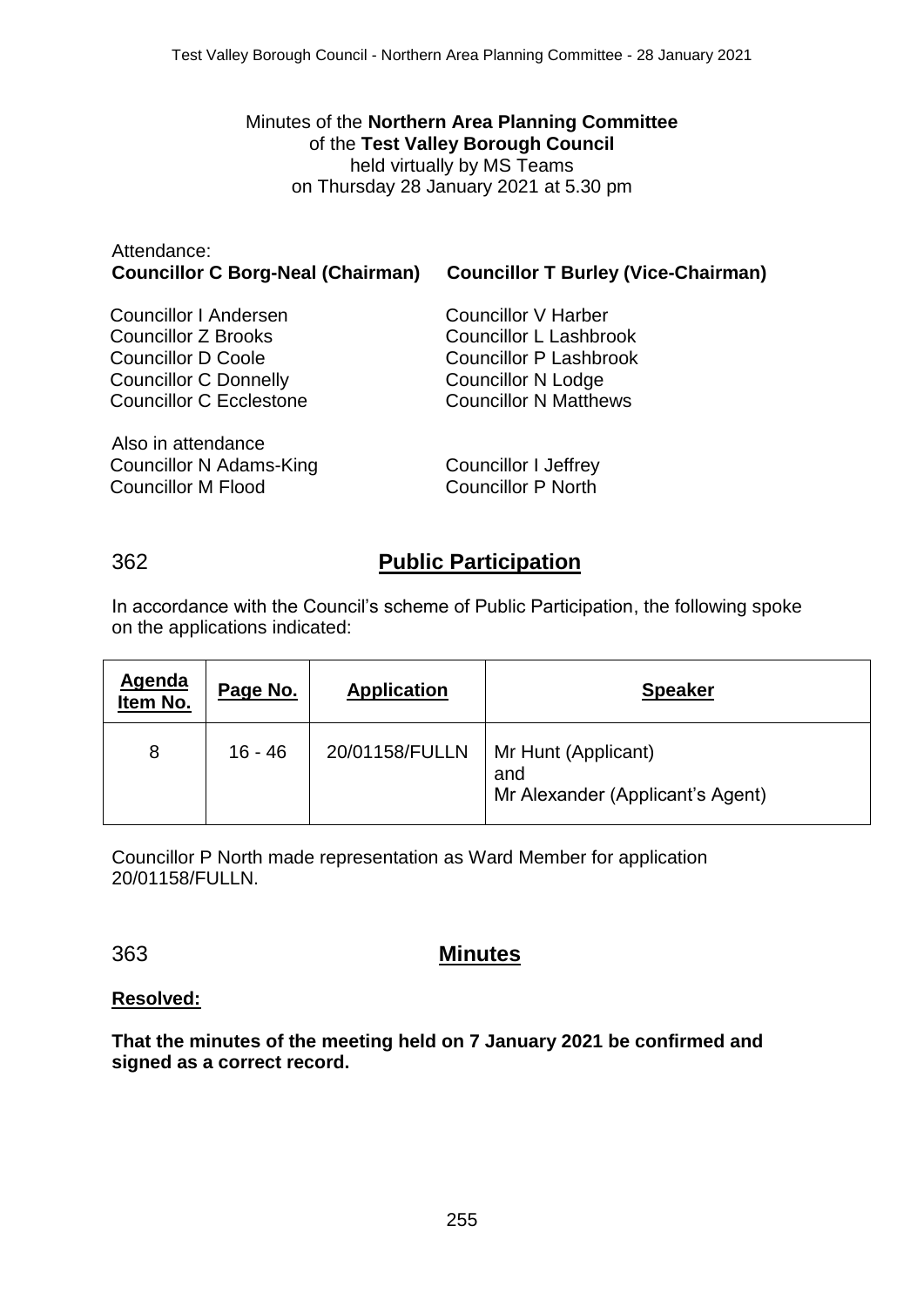## 364 **20/02957/FULLN**

| <b>APPLICATION NO.</b>  | 20/02957/FULLN                                                                   |
|-------------------------|----------------------------------------------------------------------------------|
| <b>APPLICATION TYPE</b> | FULL APPLICATION - NORTH                                                         |
| <b>REGISTERED</b>       | 25.11.2020                                                                       |
| <b>APPLICANT</b>        | Mr Christopher Attrill                                                           |
| <b>SITE</b>             | 8-10 The Rendezvous, Union Street, Andover, SP10<br>1PA, ANDOVER TOWN (ST MARYS) |
| <b>PROPOSAL</b>         | Change of use from community use to "I Can" therapy<br>centre (Class E)          |
| <b>AMENDMENTS</b>       |                                                                                  |
| <b>CASE OFFICER</b>     | Mr Luke Benjamin                                                                 |

#### **PERMISSION subject to:**

- **1. The development hereby permitted shall be begun within three years from the date of this permission. Reason: To comply with the provision of Section 91 of the Town and Country Planning Act 1990 as amended by Section 51 of the Planning and Compulsory Purchase Act 2004.**
- **2. The development hereby permitted shall not be carried out except in complete accordance with the details shown within the submitted full planning application supporting documentation Reason: For the avoidance of doubt and in the interests of proper planning.**
- **3. No additional fixed plant or machinery shall be installed at the site. Reason: In the interests of the amenities of the area in accordance with Policies LHW4 and E8 of the Test Valley Borough Revised Local Plan 2016.**

**Note to applicant:**

**1. In reaching this decision Test Valley Borough Council (TVBC) has had regard to the National Planning Policy Framework and takes a positive and proactive approach to development proposals focused on solutions. TVBC work with applicants and their agents in a positive and proactive manner offering a pre-application advice service and updating applicants/agents of issues that may arise in dealing with the application and where possible suggesting solutions.**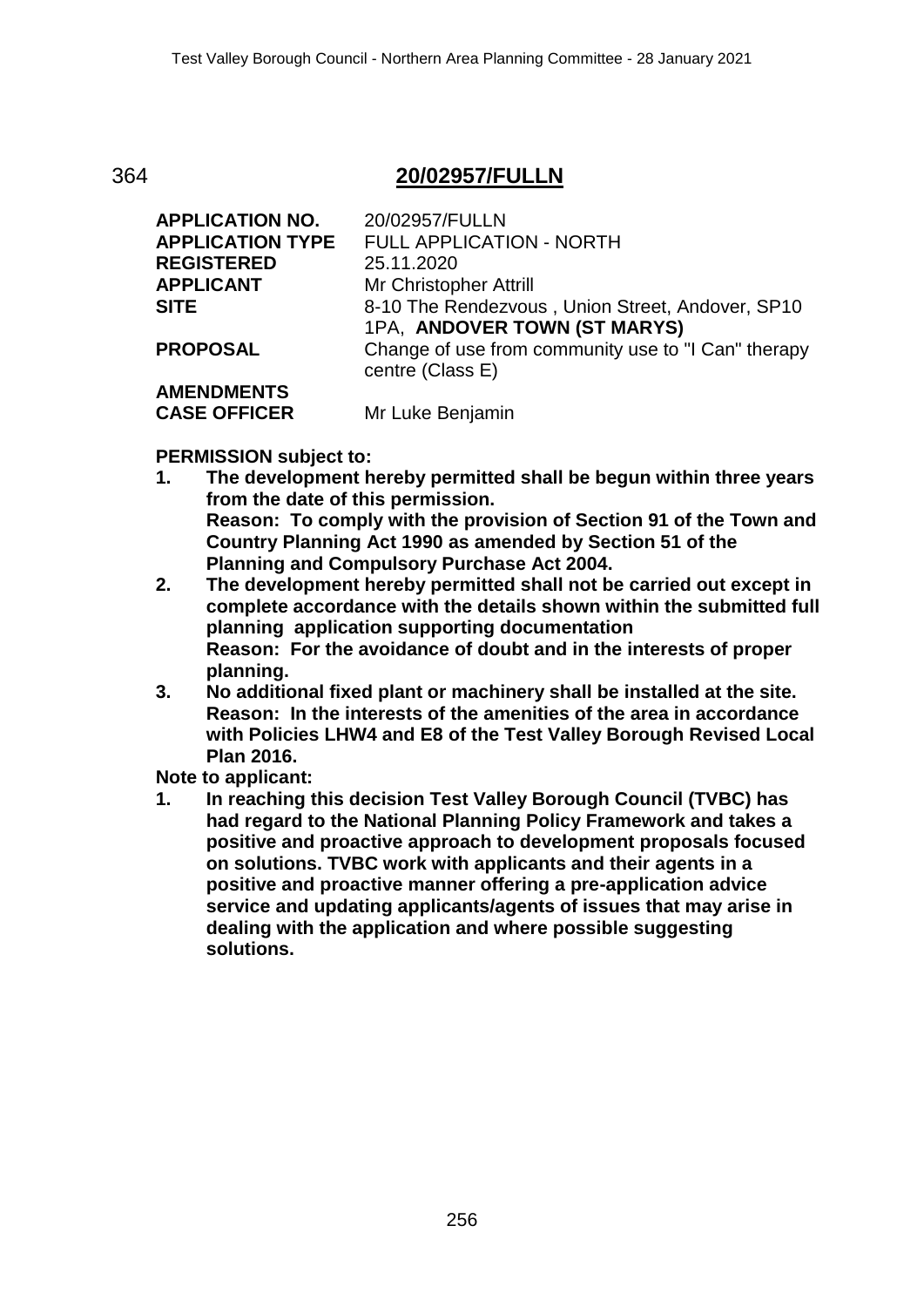# 365 **20/01158/FULLN**

| <b>APPLICATION NO.</b>  | 20/01158/FULLN                                             |
|-------------------------|------------------------------------------------------------|
| <b>APPLICATION TYPE</b> | FULL APPLICATION - NORTH                                   |
| <b>REGISTERED</b>       | 02.06.2020                                                 |
| <b>APPLICANT</b>        | C.S. Hunt and Son (Enham) Ltd                              |
| <b>SITE</b>             | Land South Of Doles Farm, North Of Enham Alamein,          |
|                         | Hampshire, TANGLEY                                         |
| <b>PROPOSAL</b>         | Erection of grain store with dryer, with modifications to  |
|                         | existing access routes                                     |
| <b>AMENDMENTS</b>       | Amended elevations received 19 <sup>th</sup> November 2020 |
| <b>CASE OFFICER</b>     | <b>Katie Nethersole</b>                                    |

**Delegated to the Head of Planning and Building that subject to the completion of a S106 legal agreement to secure the permissive footpath, then PERMISSION subject to:**

- **1. The development hereby permitted shall be begun within three years from the date of this permission. Reason: To comply with the provision of Section 91 of the Town and Country Planning Act 1990 as amended by Section 51 of the Planning and Compulsory Purchase Act 2004.**
- **2. The development hereby permitted shall not be carried out except in complete accordance with the details shown on the submitted plans, numbers 01480-0-A, 01480-01-A, unnumbered proposed new store dated 22 February and unnumbered elevations plans dated 24 February, 21807-4100 V1, 21807-4200 and H618/01 C. Reason: For the avoidance of doubt and in the interests of proper planning.**
- **3. No development shall take place above DPC level of the development hereby permitted until full details of hard and soft landscape works have been submitted and approved. Details shall include-where appropriate:** 
	- **- proposed finished levels or contours;**
	- **- means of enclosure;**
	- **- other vehicle and pedestrian access and circulation areas;**
	- **- hard surfacing materials;**
	- **- proposed and existing functional services above and below ground (e.g. drainage, power, communications cables, pipelines etc. indicating lines, manholes, supports.);**

**Soft landscape works shall include:**

- **- planting plans;**
- **- written specifications (including cultivation and other operations associated with plant and grass establishment);**
- **- schedules of plants, noting species, plant sizes and proposed numbers/densities.**

**The landscape works shall be carried out in accordance with the implementation programme and in accordance with the management plan.**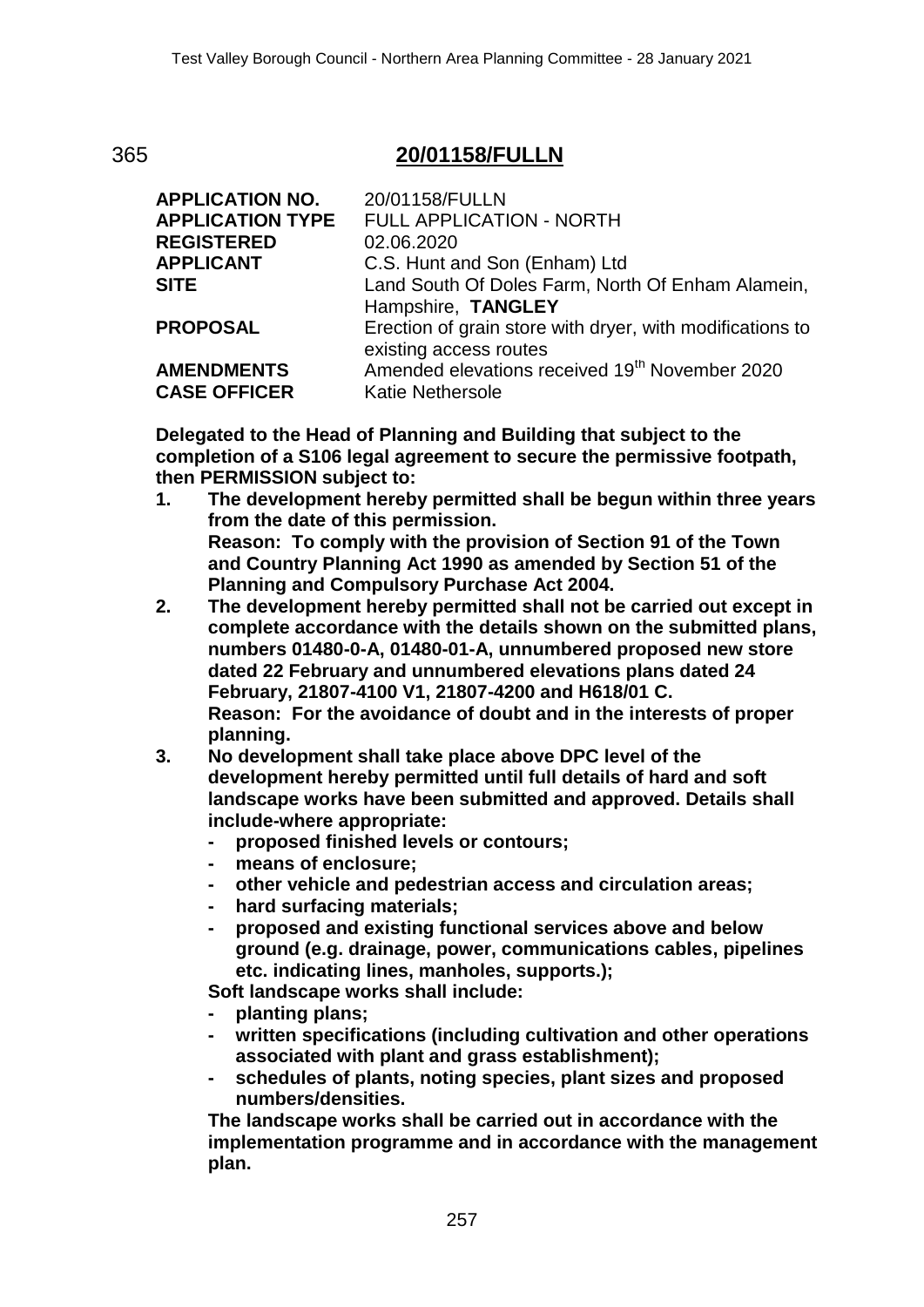**Reason: To improve the appearance of the site and enhance the character of the development in the interest of visual amenity and contribute to the character of the local area in accordance with Test Valley Borough Revised Local Plan (2016) Policy E1 and E2.**

- **4. Notwithstanding the details proposed within the application, the building shall be constructed in plastic coated metal sheets in RAL 095 5010 (dull olive) to the walls and cement sheets in RAL 060 5020 (mushroom brown) to the roof. Reason: To ensure that the building blends into the surrounding landscape and accords with policy E1 and E2 of the Test Valley**
- **Borough Revised Local Plan 2016. 5. Prior to the development hereby approved being brought into use details of the proposed highway mitigation works shall be submitted in writing to the local planning authority for approval. These should include details of reflective carriageway edge marker posts, advanced give-way signs and slow markings. Once approved these details shall be fully implemented prior to the development being brought into use and thereafter retained in perpetuity. The proposed new access and accompanying visibility splays as detailed on approved drawing H618/01 Rev C shall be provided in accordance with these details prior to the development hereby approved being brought into use. Once provided the new access and accompanying visibility splays shall be maintained in their approved form in perpetuity.**

**Reason: To ensure that the development can be accessed safely and efficiently in accordance with policy T1 of the Test Valley Borough Revised Local Plan 2016.**

**6. Biodiversity enhancement measures as detailed in the submitted Planning Statement dated 28th May 2020 and Landscape and Visual Impact Assessment dated May 2020 shall be implemented prior to the development being brought into use and maintained in accordance with the submitted details.**

**Reason: To ensure that biodiversity is enhanced in accordance with policy E5 of the Test Valley Borough Revised Local Plan 2016.**

**7. There shall be no external lighting installed on the site or the approved building. Reason: To safeguard the amenities of the area in accordance with Test Valley Borough Revised Local Plan 2016 policies E1, E8 and LHW4.**

**Notes to applicant:**

**1. In reaching this decision Test Valley Borough Council (TVBC) has had regard to the National Planning Policy Framework and takes a positive and proactive approach to development proposals focused on solutions. TVBC work with applicants and their agents in a positive and proactive manner offering a pre-application advice service and updating applicants/agents of issues that may arise in dealing with the application and where possible suggesting solutions.**